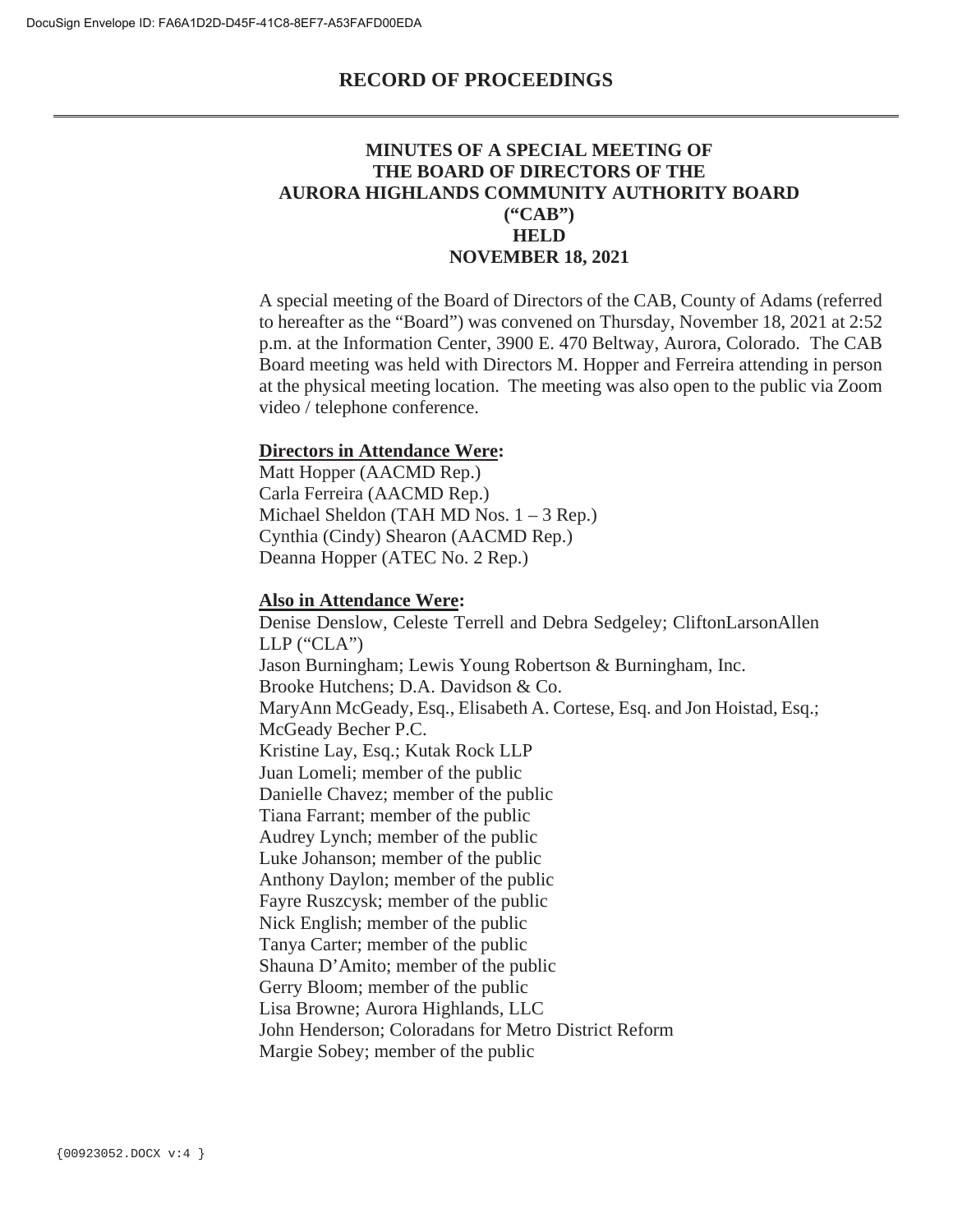#### ADMINISTRATIVE **MATTERS Disclosure of Potential Conflicts of Interest:** Attorney Cortese discussed the requirements of Colorado law to disclose any potential conflicts of interest or potential breaches of fiduciary duty of the Board of Directors to the Secretary of State. The members of the Board were requested to disclose any potential conflicts of interest with regard to any matters scheduled for discussion at this meeting, and incorporated for the record those applicable disclosures made by the Board members prior to this meeting in accordance with statute. It was noted that the disclosures of potential conflicts of interest were filed with the Secretary of State for all Directors. No new conflicts were disclosed.

**Quorum/Confirmation of Meeting Location/Posting of Notice:** Director M. Hopper confirmed a quorum for the special meeting. The Board entered into a discussion regarding the requirements of Section 32-1-903(1), C.R.S., concerning the location of the CAB's Board meeting. Following discussion, upon motion duly made by Director M. Sheldon, seconded by Director Shearon and, upon vote, unanimously carried, the Board determined to conduct this meeting at the abovestated location, with Directors M. Hopper and Ferreira attending in person, and the consultants attending via videoconference. The Board further noted that notice providing the time, date and location was duly posted and that no objections, or any requests that the means of hosting the meeting be changed by any interested persons have been received.

**Agenda:** The Board considered the proposed Agenda for the CAB's special meeting. Following discussion, upon motion duly made by Director Sheldon, seconded by Director Shearon and, upon vote, unanimously carried, the Agenda was approved, as presented and the absence of Director K. Sheldon was excused.

**Public Comment:** There were inquiries from several residents, followed by discussion regarding the relationship between the Districts and the CAB, the proposed CAB bond issuance, Board member elections and District transparency. The Board discussed the scheduling of community meetings beginning in the first quarter of 2022.

**Resolution Establishing Regular Meeting Dates, Times and Location, and Designating Location for Posting 24-Hour Notices:** The Board determined to hold regular meetings in 2022 at 1:00 p.m. on the third Thursday of each month at the Information Center, 3900E. 470 Beltway, Aurora, Colorado and virtually. Following discussion, upon a motion duly made by Director Shearon, seconded by Director M. Sheldon and, upon vote, unanimously carried, the Board adopted the Resolution Establishing Regular Meeting Dates, Times and Location, and Designating Location for Posting 24-Hour Notices.

The Board considered the following actions:

#### CONSENT AGENDA

{00923052.DOCX v:4 }Page 2 11-18-21 Special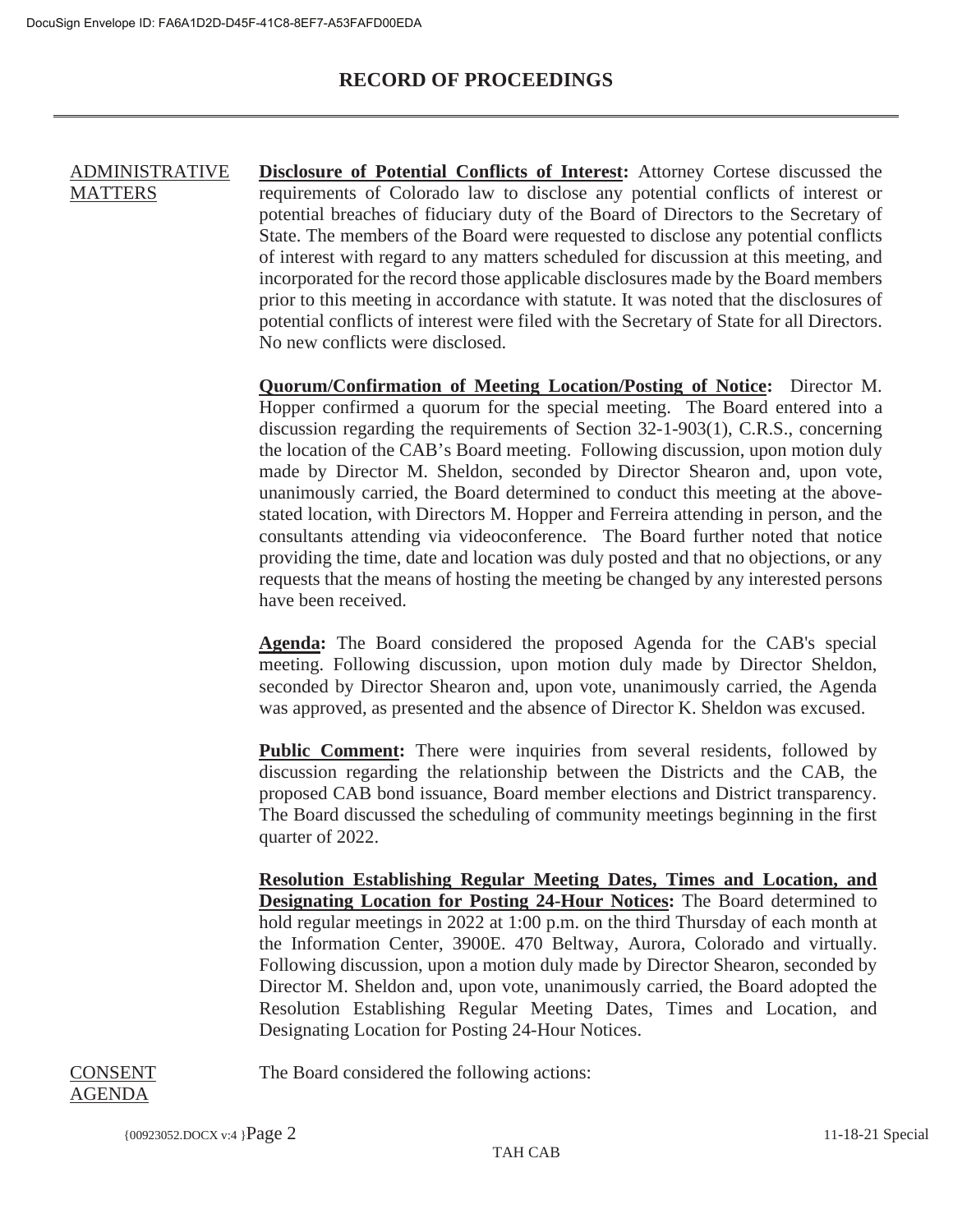## **October 21, 2021 and October 28, 2021 special meeting minutes;**

**CAB's insurance and Special District Association Membership in 2022; and**

**Section 32-1-809, C.R.S., reporting requirements (Transparency Notice) and mode of eligible elector notification (post on SDA website).**

Following review, upon a motion duly made by Director Ferreira, seconded by Director M. Sheldon and, upon vote, unanimously carried, the Board ratified and/or approved of the Consent Agenda items, as presented.

### LEGAL MATTERS **Waiver and Release of Reimbursement Rights among the CAB, Aurora Highlands, LLC and Homebuilders:**

**Waiver and Release of Reimbursement Rights by and among the CAB, Aurora Highlands, LLC and Tri-Pointe Homes Holdings, Inc.**: Following discussion, upon a motion duly made by Director Ferreira, seconded by Director D. Hopper and, upon vote unanimously carried, the Board acknowledged the Waiver and Release of Reimbursement Rights by and among the CAB, Aurora Highlands, LLC and Tri-Pointe Homes Holdings, Inc.

**Rescission of October 28, 2021 Approval of Amended and Restated Capitol Construction and Reimbursement Agreement (In-Tract Improvements) by and between the CAB and Aurora Highlands, LLC:** Following discussion, upon a motion duly made by Director Shearon, seconded by Director D. Hopper and, upon vote, unanimously carried, the Board rescinded its October 28, 2021 approval of the Amended and Restated Capitol Construction and Reimbursement Agreement (In-Tract Improvements) by and between the CAB and Aurora Highlands, LLC.

**Amended and Restated Capital Construction and Reimbursement Agreement by and between the CAB and Aurora Highlands, LLC:** Attorney McGeady reviewed the new Agreement with the Board. Following discussion, upon a motion duly made by Director Shearon, seconded by Director D. Hopper and, upon vote, unanimously carried, the Board approved the Amended and Restated Capital Construction and Reimbursement Agreement by and between the CAB and Aurora Highlands, LLC.

**Pledge of Revenues, Flow of Funds, and Partial Refunding of Debt as related to the CAB's proposed Series 2021 Bonds:** Attorney McGeady discussed the anticipated pledge of revenues, flow of funds, and partial refunding of debt as related to the CAB's proposed Series 2021 Bonds.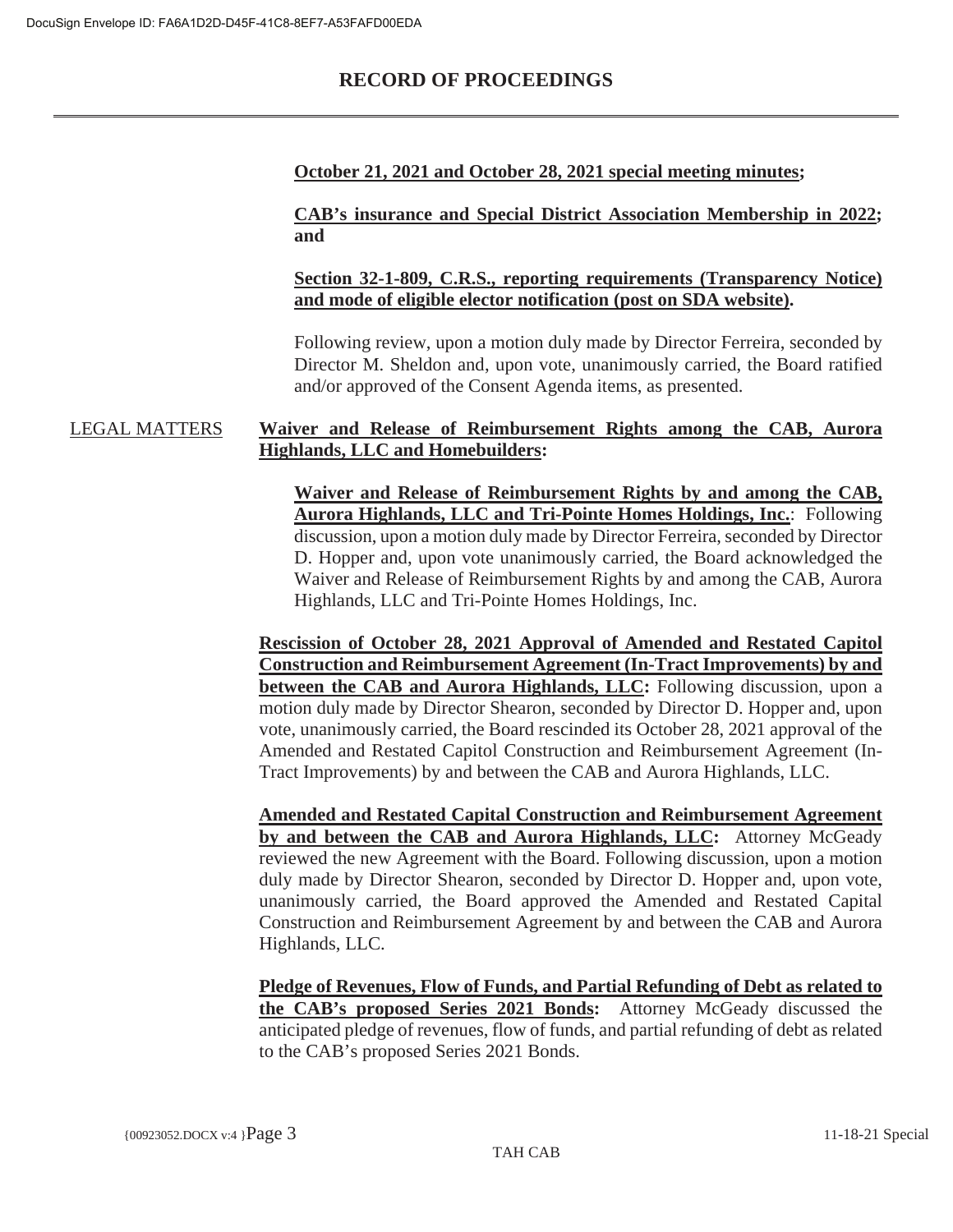## **Special Tax Revenue Refunding and Improvement Bonds, Series 2021A(3), in a maximum principal amount of up to \$375,000,000 ("2021A Bonds"):**

**Update to In-Tract cost assumption:** Attorney McGeady discussed the update of the In-Tract cost assumption with the Board.

**Updated Engagement Letter, dated November 1, 2021, with Sherman & Howard L.L.C. in connection with the CAB's 2021A Bond Issuance:** Following discussion, upon a motion duly made by Director M. Hopper, seconded by Director Ferreira and, upon vote, unanimously carried, the Board approved the updated Engagement Letter, dated November 1, 2021, with Sherman & Howard L.L.C. in connection with the CAB's 2021A Bond Issuance.

**Certificate and Waiver (Up to \$165,159,327 The Aurora Highlands Community Authority Board Special Tax Revenue Draw-Down Bonds, Series 2020A) by Oxnard Financial, LLC:** Attorney McGeady reviewed the status of the Certificate and Waiver with the Board.

**Anticipated pledge of revenues, flow of funds, and partial refunding of debt as related to the CAB's proposed Series 2021 Bonds:** Ms. Hutchens presented a flowchart concerning the revenues relating to the proposed 2021A Bond issuance and described the structure of the proposed 2021A Bonds.

Mr. Burningham explained the role of the external financial advisor and how Lewis Young Robertson & Burningham, Inc. determines and provides an opinion as to the reasonableness of market rates for public debt issuances. Mr. Burningham explained that the proposed 2021 Bonds were anticipated to result in a lower interest rate than the 2020 Bonds and would be a benefit to the residents and businesses within the CAB's service area, as evidenced by the net present value savings shown in the preliminary financing plan. In response to an inquiry from Director M. Hopper, Ms. Hutchens noted that the current total mill levy imposed by the Districts has taken into account the maximum Debt Mill Levy and maximum Debt Mill Levy Limitation Term under the Districts Service Plans and that the issuance of the 2021 Bonds will not result in an increase of the total mill levy to be imposed or an extension of the Debt Mill Levy Limitation Term over what was pledged for the outstanding Bonds.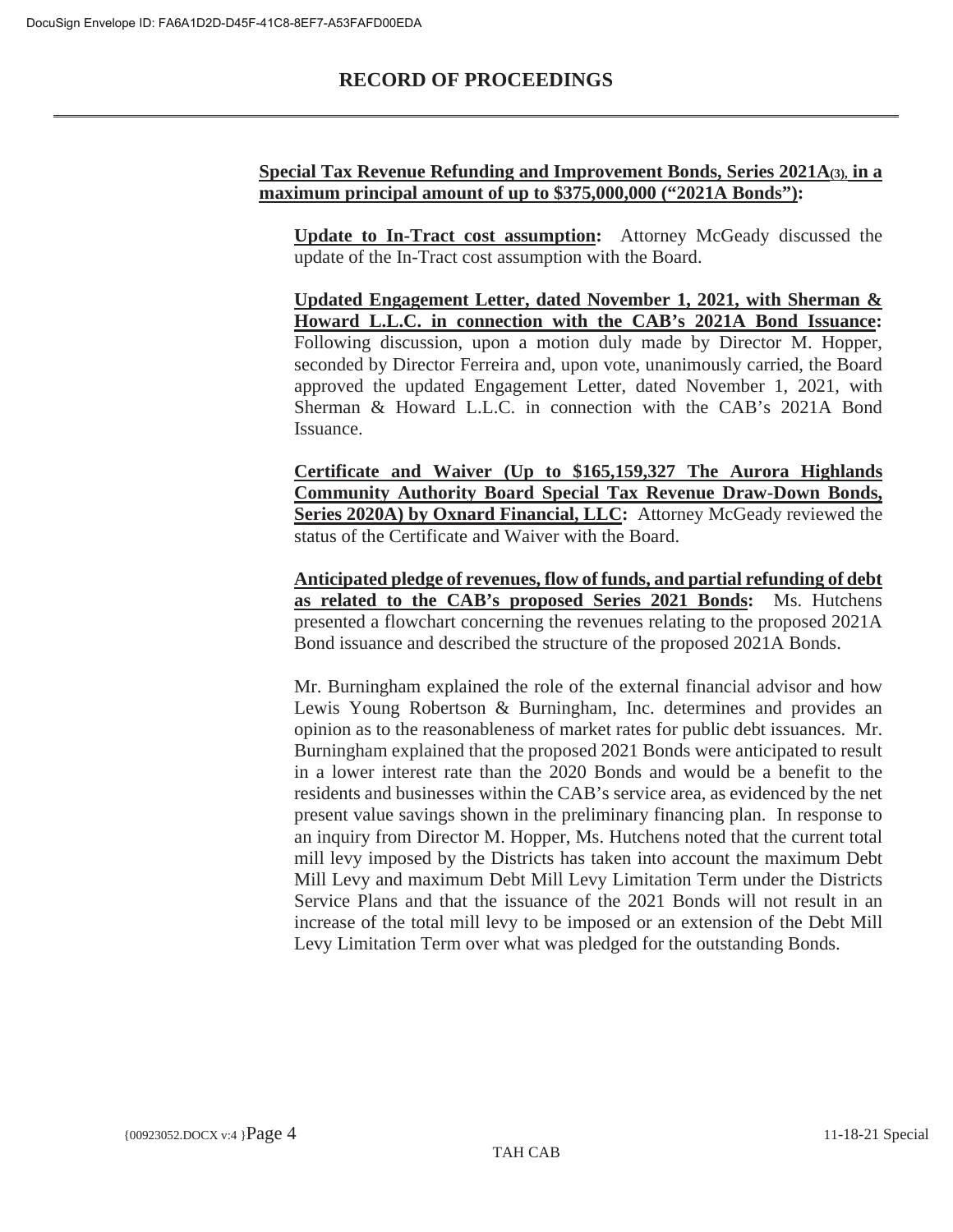**Revenue Pledge Agreements by and between the CAB and each of the following districts: ATEC Metropolitan District No. 1 ("ATEC 1"), ATEC Metropolitan District No. 2 ("ATEC 2"), The Aurora Highlands Metropolitan District No. 1 ("TAH 1"), The Aurora Highlands Metropolitan District No. 2 ("TAH 2"), The Aurora Highlands Metropolitan District No. 3 ("TAH 3") and Aerotropolis Area Coordinating Metropolitan District ("AACMD"):** Ms. Hutchens and Attorney McGeady reviewed the separate Revenue Pledge Agreements with the Board.

**Resolution authorizing the CAB to enter into Revenue Pledge Agreements with each of its Member Districts, listed as follows: ATEC 1, ATEC 2, TAH 1, TAH 2, TAH 3 and AACMD relating to the funding of public improvements serving the residents, occupants, property owners and taxpayers of the foregoing metropolitan districts, all of which are to be in the CAB's service area and the operation, maintenance and administration thereof; approving the forms of the Revenue Pledge Agreements; authorizing the execution and delivery thereof and performance by the CAB thereunder; authorizing incidental action; and establishing the effective date thereof:** Attorney McGeady reviewed the Resolution with the Board. Following discussion, upon a motion duly made by Director M. Sheldon, seconded by Director Shearon and, upon vote, unanimously carried, the Board adopted the Resolution authorizing the CAB to enter into Revenue Pledge Agreements with each of its Member Districts, listed as follows: ATEC 1, ATEC 2, TAH 1, TAH 2, TAH 3 and AACMD relating to the funding of public improvements serving the residents, occupants, property owners and taxpayers of the foregoing metropolitan districts, all of which are to be in the CAB's service area and the operation, maintenance and administration thereof; approving the forms of the Revenue Pledge Agreements; authorizing the execution and delivery thereof and performance by the CAB thereunder; authorizing incidental action; and establishing the effective date thereof.

## **SECOND READING (2021A BONDS):**

**Resolution authorizing the issuance of the CAB's 2021A Bonds, for the purpose of financing public improvements serving the residents, occupants, property owners and taxpayers of the CAB's service area and paying the costs incidental to the issuance of the 2021A Bonds; approving forms of the indentures of trust and other related documents and instruments and authorizing the execution and delivery thereof and performance by the CAB thereunder; appointing a CAB Representative to act on behalf of the CAB under such indentures of trust; appointing an Authorized Delegate to make certain determinations relating to the 2021A Bonds as**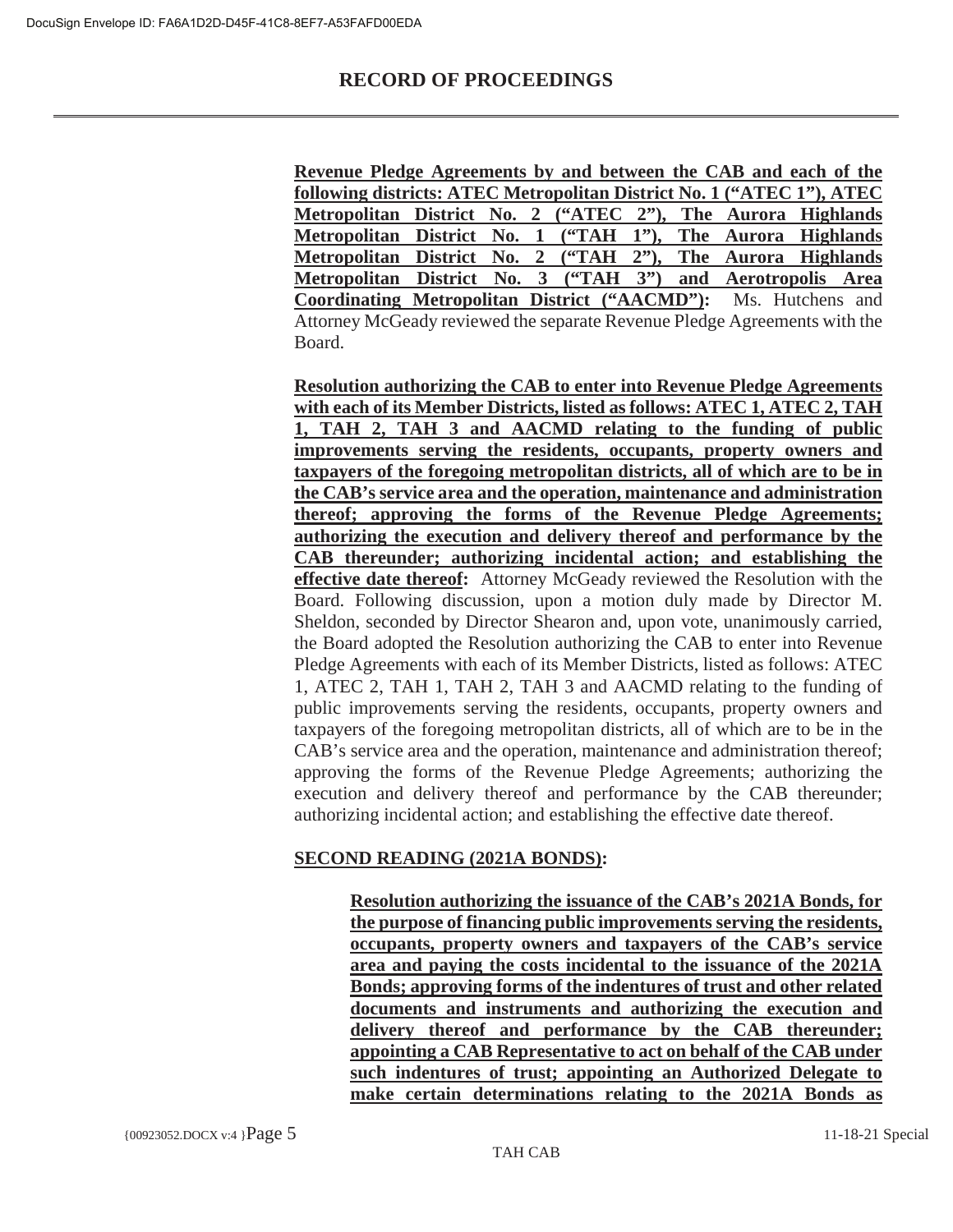### **authorized under Section 11-57-205, C.R.S.; authorizing incidental action; and establishing the effective date thereof:**

The Board opened the public hearing.

The public provided comment in opposition to the Board's issuance of the 2021A Bonds.

Attorney Lay reviewed the Resolution with the Board and the terms of the Indenture of Trust.

The Board discussed the presentations from Ms. Hutchens, Mr. Burningham and Ms. Lay on the 2021A Bond issuance.

Following discussion, upon a motion duly made by Director M. Sheldon, seconded by Director Ferreira and, upon vote, unanimously carried, the Board appointed Director M. Hopper to act as the CAB Representative under the Indenture of trust.

Upon a motion duly made by Director M. Hopper, seconded by Director M. Sheldon and, upon vote, unanimously carried, the Board appointed the District Accountant as the Responsible Person.

Upon a motion duly made by Director Ferreira, seconded by Director Shearon and, upon vote, unanimously carried, the Board appointed Director M. Hopper as the Authorized Delegate.

The Board set parameters for the 2021A Bond issuance, including a maximum principal amount to be issued of \$375,000,000 and a maximum interest rate of 6.5%. Further, the 2021A Bonds must be closed within 120 days.

Upon a motion duly made by Director M. Sheldon, seconded by Director Shearon and, upon a vote of 4 yes, with Director Ferreira abstaining, the Board adopted the Resolution authorizing the issuance of the CAB's 2021A Bonds, for the purpose of financing public improvements serving the residents, occupants, property owners and taxpayers of the CAB's service area and paying the costs incidental to the issuance of the 2021A Bonds; approving forms of the indentures of trust and other related documents and instruments and authorizing the execution and delivery thereof and performance by the CAB thereunder; appointing a CAB Representative to act on behalf of the CAB under such indentures of trust; appointing an Authorized Delegate to make certain determinations relating to the 2021A Bonds as authorized under

TAH CAB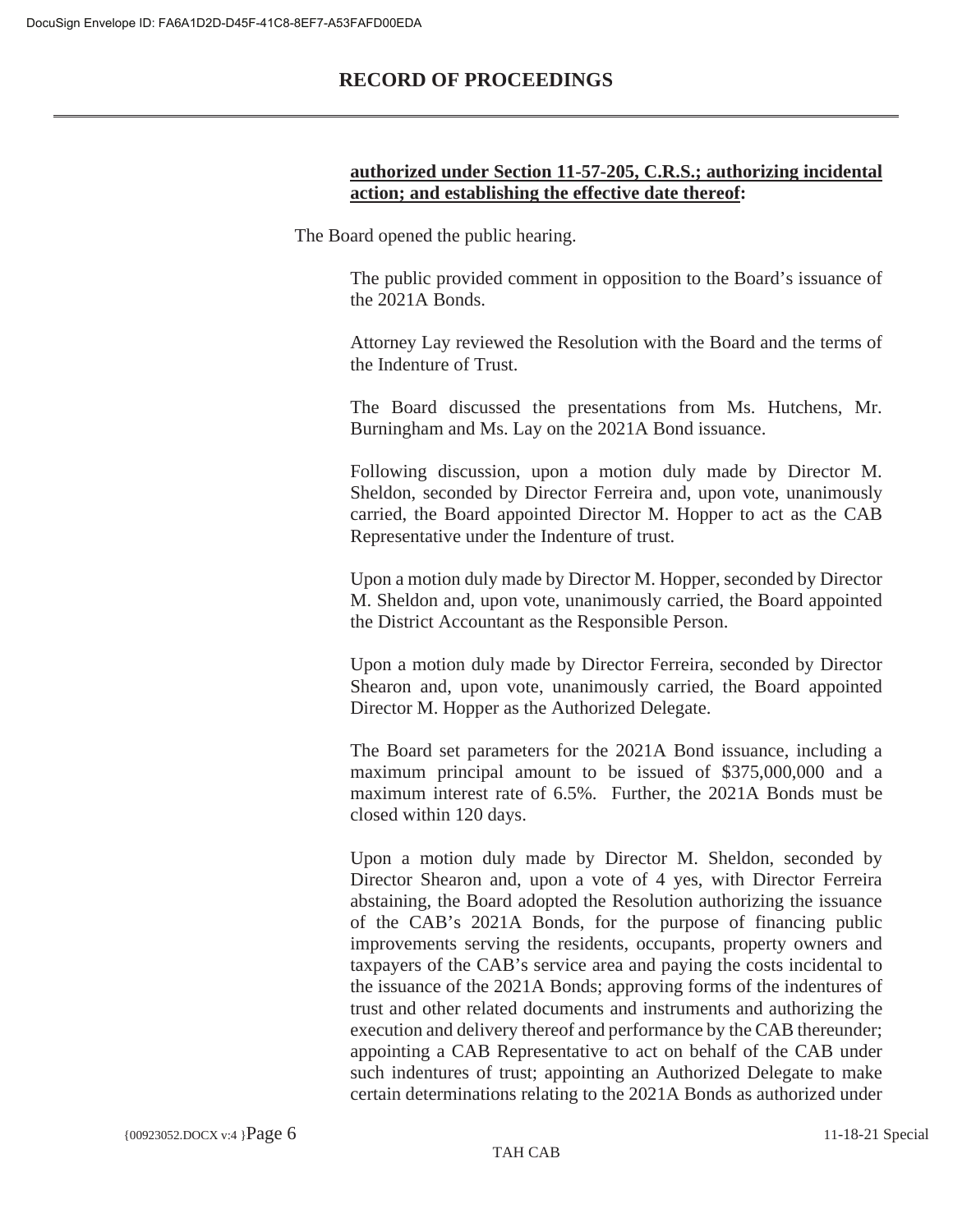Section 11-57-205, C.R.S.; authorizing incidental action; and establishing the effective date thereof.

## **Proposed Subordinate Special Tax Revenue Draw Down Bonds, Series 2021B(3), in a maximum principal amount of up to \$140,000,000 ("2021B Bonds"):**

## **FIRST READING (2021B Bonds):**

**Resolution authorizing the issuance of the CAB's 2021B Bonds, for the purpose of paying, reimbursing and financing certain public improvements and in connection therewith, approving an indenture of trust and other related documents and instruments; authorizing the execution and delivery thereof and performance by the CAB thereunder; repealing prior inconsistent actions; appointing a CAB Representative to act on behalf of the CAB under such indenture of trust; appointing an Authorized Delegate to make certain determinations relating to the 2021B Bonds as authorized under Section 11-57-205, C.R.S.; authorizing incidental action; and establishing the effective date thereof:** Ms. Hutchens reviewed the Resolution with the Board.

Members of the public stated their opposition to the issuance of the proposed 2021 B Bonds.

**Placement of consideration of adoption of the proposed 2021B Bond Resolution on the Agenda for a Second Reading during the Public Hearing to be held on the 2021B Bond Resolution on December 16, 2021 at 1:00 p.m. at the Information Center, 3900 E. 470 Beltway, Aurora, CO 80019 and via Zoom:** Following discussion, upon a motion duly made by Director M. Sheldon, seconded by Director M. Hopper and, upon a vote of 4 yes, with Director Ferreira abstaining, the Board approved on First Reading the anticipated issuance of up to \$140,000,000 in 2021 Series B Bonds pursuant to the proposed 2021B Bond Resolution, and the placement of consideration of adoption of the proposed 2021B Bond Resolution on the Agenda for a Second Reading during the Public Hearing to be held on the 2021B Bond Resolution on December 16, 2021 at 1:00 p.m. at the Information Center, 3900 E. 470 Beltway, Aurora, CO 80019 and via Zoom.

### **Discuss matters related to the proposed 2022 Bond issuance:**

**Contract for Technical Services and Assistance between the CAB and PGAV Planners, LLC:** Attorney McGeady reviewed the Contract with the Board. Following discussion, upon a motion duly made by Director M. Hopper, seconded by Director M. Sheldon and, upon vote, unanimously carried, the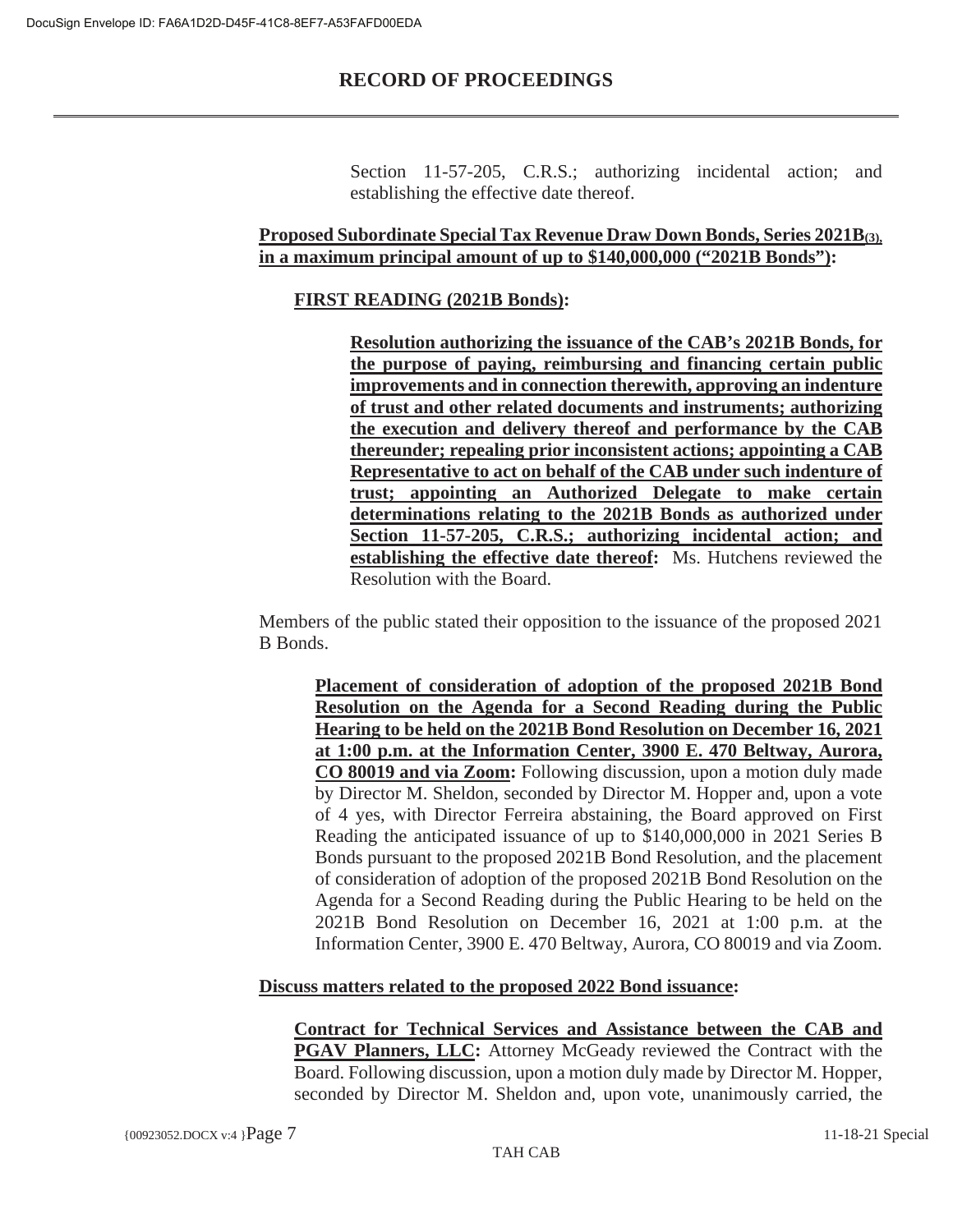Board approved the Contract for Technical Services and Assistance between the CAB and PGAV Planners, LLC for preparation of a market study.

**Intergovernmental Agreement Regarding Sharing of Tax Revenue and Services by and between the CAB and First Creek Ranch Metropolitan District:** Attorney McGeady reviewed the Agreement with the Board. Following discussion, upon a motion duly made by Director M. Sheldon, seconded by Director Ferreira and, upon vote, unanimously carried, the Board approved the Intergovernmental Agreement Regarding Sharing of Tax Revenue and Services by and between the CAB and First Creek Ranch Metropolitan District.

**Intergovernmental Agreement regarding Regional Transportation System Project Funding and Construction by and between the CAB and Aerotropolis Regional Transportation Authority:** Attorney McGeady reviewed the Agreement with the Board. Following discussion, upon a motion duly made by Director M. Sheldon, seconded by Director Ferreira and, upon vote, unanimously carried, the Board approved the Intergovernmental Agreement regarding Regional Transportation System Project Funding and Construction by and between the CAB and Aerotropolis Regional Transportation Authority.

**FINANCIAL MATTERS** 

**Lender Funding Request and Payment of Claims for Operating Costs:** Ms. Sedgley reviewed the Lender funding request with the Board. Following discussion, upon a motion duly made by Director Ferreira, seconded by Director Shearon and, upon vote, unanimously carried by roll call, the Board acknowledged approval of the Lender funding request and approved payment of claims for operating costs in the amount of \$80,342.60.

**Cash Position Report dated August 31, 2021, updated as of November 15, 2021:** Ms. Sedgeley reviewed the Cash Position Report with the Board. Following review, upon a motion duly made by Director M. Sheldon, seconded by Director M. Hopper and, upon vote, unanimously carried by roll call, the Board accepted the Cash Position Reported dated August 31, 2021, updated as of November 15, 2021.

## **SECOND READING (BUDGET MATTERS):**

**Public Hearing on Amendment to 2021 Budget:** The Board opened the public hearing to consider an amendment to the 2021 Budget. It was noted that publication of Notice stating that the Board would consider amendment of the 2021 Budget and the date, time and place of the public hearing was made in a newspaper having general circulation within the CAB boundaries. No written objections were received prior to the public hearing.

Public comments were accepted, and the public hearing was closed.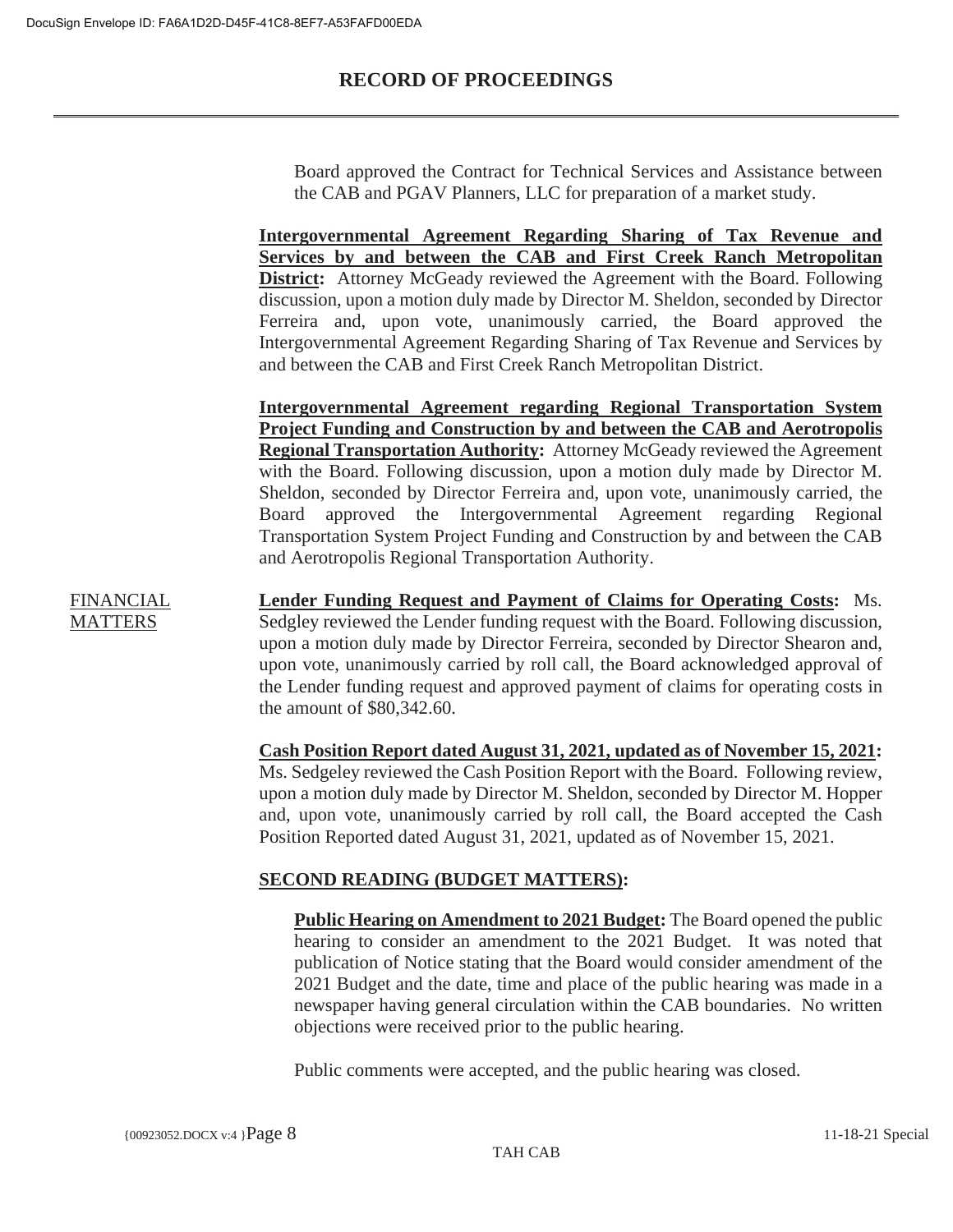Ms. Sedgeley reviewed the 2021 Budget Amendment with the Board. Following discussion, upon a motion duly made by Director M. Hopper, seconded by Director Ferreira and, upon vote, unanimously carried, the Board adopted the Resolution to Amend the 2021 Budget.

**Public Hearing on 2022 Budget:** The Board opened the public hearing to consider the proposed 2022 Budget and to discuss related issues.

It was noted that Notice stating that the Board would consider adoption of the 2022 budget and the date, time and place of the public hearing was published pursuant to statute. No written objections were received prior to the public hearing.

Public comments were accepted, and the public hearing was closed.

Ms. Sedgeley revised the 2022 Budget with the Board. Following discussion, upon motion duly made by Director Ferreira, seconded by Director Shearon and, upon vote, unanimously carried, the Board approved the 2022 Budget, as discussed, and considered adoption of the Resolution to Adopt the 2022 Budget and Appropriate Sums of Money. Following discussion, upon vote unanimously carried, the Board adopted the Resolution and authorized execution of the Certification of Budget. The District Accountant was directed to transmit the Certification of Budget to the Division of Local Government no later than January 30, 2022.

**Appointment of District Accountant to prepare 2023 Budget:** Following discussion, upon a motion duly made by Director M. Sheldon, seconded by Director Ferreira and, upon vote, unanimously carried, the Board appointed the District Accountant to prepare the 2023 Budget.

**Audit of 2020 Financial Statements:** Ms. Sedgeley provided a status update to the Board.

**Engagement of Fiscal Focus Partners LLC to perform the 2021 Audit:** Following discussion, upon a motion duly made by Director Hopper, seconded by Director Ferreira and, upon vote, unanimously carried, the Board approved the engagement of Fiscal Focus Partners LLC to perform the 2021 Audit.

**CAB and AACMD District Engineer's Report and Verification of Costs Associated with Public Improvements (Draw No. 41) Engineer's Report and Verification of Costs No. 18 prepared by Schedio Group LLC ("Engineer's Report"**): Director M. Hopper reviewed the Engineer's Report with the Board. Following review and discussion, upon a motion duly made by Director M. Hopper, seconded by Director Sheldon and, upon vote, unanimously carried by roll call, the